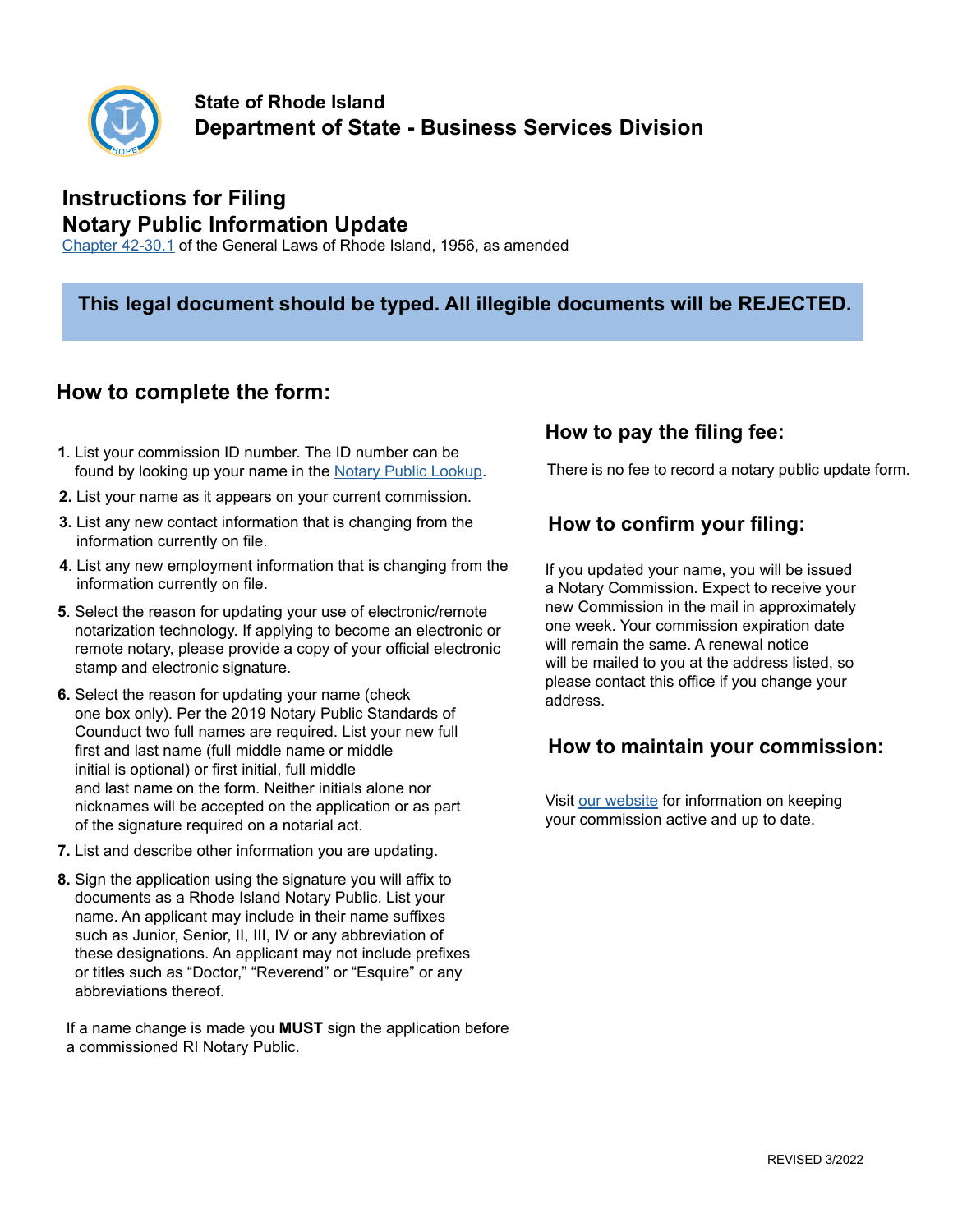

# **Notary Public Information Update**

By remitting this form in accordance with the provisions of RIGL 42-30.1, the undersigned Rhode Island Notary Public is attesting that the information contained in this form is true and accurate and that he/she continues to meet the requirements of the Rhode Island Office of Notary Public.

#### **NOTARY INFORMATION**

| 1. Commission ID Number:                                                                             |           |                   |  |  |
|------------------------------------------------------------------------------------------------------|-----------|-------------------|--|--|
|                                                                                                      |           |                   |  |  |
| 2. Name of Notary Public (First, Middle, Last - as it appears on current commission):                |           |                   |  |  |
|                                                                                                      |           |                   |  |  |
|                                                                                                      |           |                   |  |  |
| 3. Contact Information: Complete the applicable section below to indicate the item(s) to be changed. |           |                   |  |  |
| New Telephone Number:                                                                                |           |                   |  |  |
|                                                                                                      |           |                   |  |  |
| <b>New Residential Address:</b>                                                                      |           |                   |  |  |
|                                                                                                      |           |                   |  |  |
| New City/Town:                                                                                       |           | New Zip:          |  |  |
|                                                                                                      |           |                   |  |  |
| <b>New Email Address:</b>                                                                            |           |                   |  |  |
|                                                                                                      |           |                   |  |  |
| would<br>would not like my name and email address to appear in the notary public lookup. The general |           |                   |  |  |
| public will use this feature to locate notary services.                                              |           |                   |  |  |
| 4. Employment Information:                                                                           |           |                   |  |  |
| New Name of Employer/Business:                                                                       |           |                   |  |  |
|                                                                                                      |           |                   |  |  |
| <b>Business Address:</b>                                                                             |           | City/Town:        |  |  |
|                                                                                                      |           |                   |  |  |
| State:                                                                                               | Zip Code: | Telephone Number: |  |  |
|                                                                                                      |           |                   |  |  |
|                                                                                                      |           |                   |  |  |

**MAIL TO:**

**Division of Business Services Notary Public Section**

148 W. River Street, Providence, Rhode Island 02904-2615 **Phone: (401) 222-3040**

**USE FOR SECRETARY OF STATE ONLY**